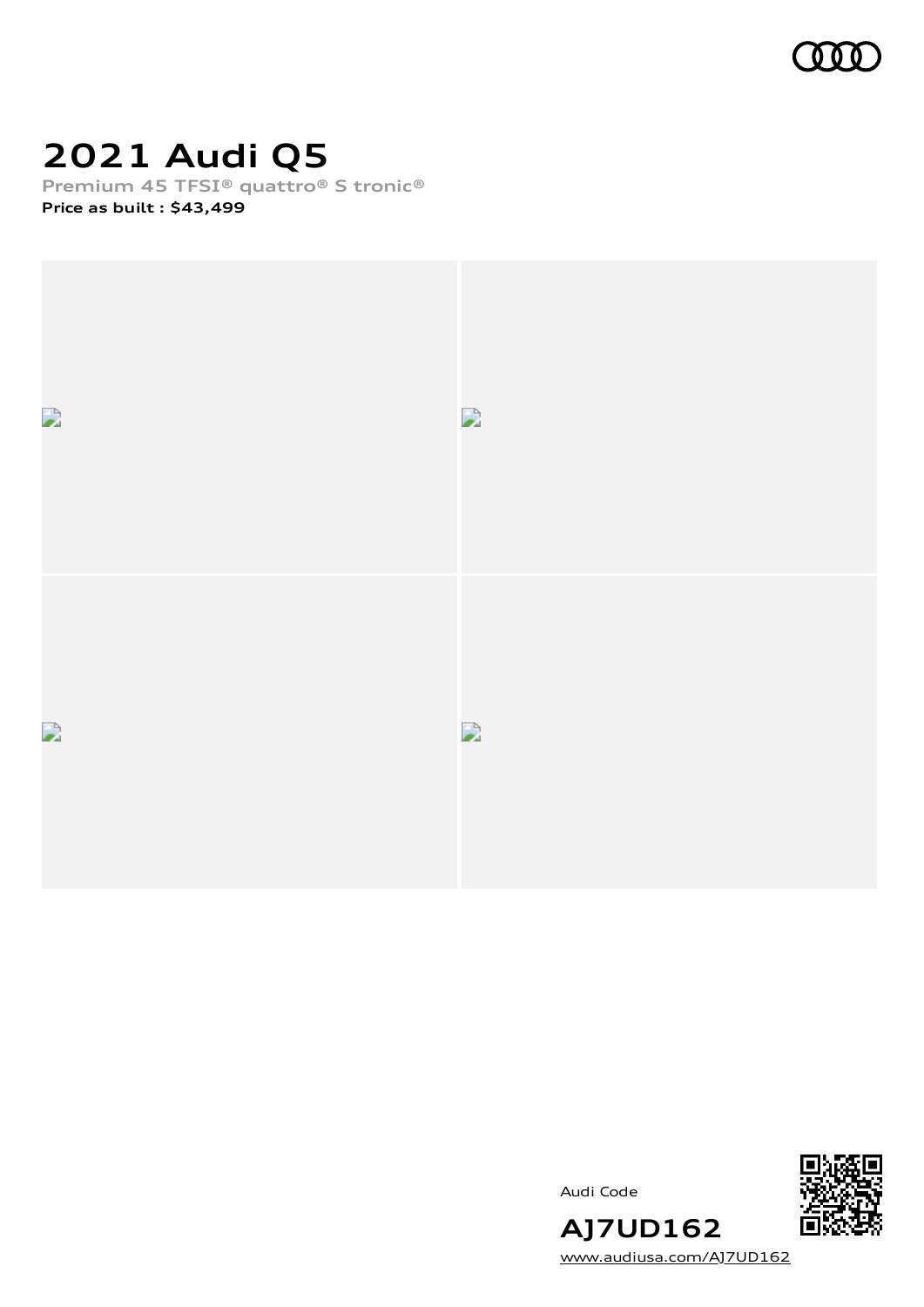# **Summary**

#### **Audi 2021 Audi Q5** Premium 45 TFSI® quattro® S tronic®

**Price as buil[t](#page-10-0)** \$43,499

#### **Exterior colour**

Ibis White

### $\overline{\phantom{a}}$

#### **Further Information**

|                 | N٥           |
|-----------------|--------------|
| Mileage         | 17,308 miles |
| Type of vehicle | Used car     |

**Warranty**

#### **Interior colour**

| Seats     | Black with Rock Gray stitching |
|-----------|--------------------------------|
| Dashboard | Black                          |
| Carpet    | Black                          |
| Headliner | Gray                           |

#### **Audi Code** AJ7UD162

**Your configuration on www.audiusa.com** [www.audiusa.com/AJ7UD162](https://www.audiusa.com/AJ7UD162)

**Commission number** aca7392e0a0e0971237a

#### **Technical Specifications**

| Engine type                  | 2.0-liter four-cylinder                       |
|------------------------------|-----------------------------------------------|
| stroke                       | Displacement/Bore and 1,984/82.5 x 92.8 cc/mm |
| Max. output                  | 261 HP                                        |
| Torque                       | 273 lb-ft@rpm                                 |
| Top track speed              | 130 mph $1$                                   |
| Acceleration (0 - 60<br>mph) | 5.7 seconds                                   |
| Recommended fuel             | Premium                                       |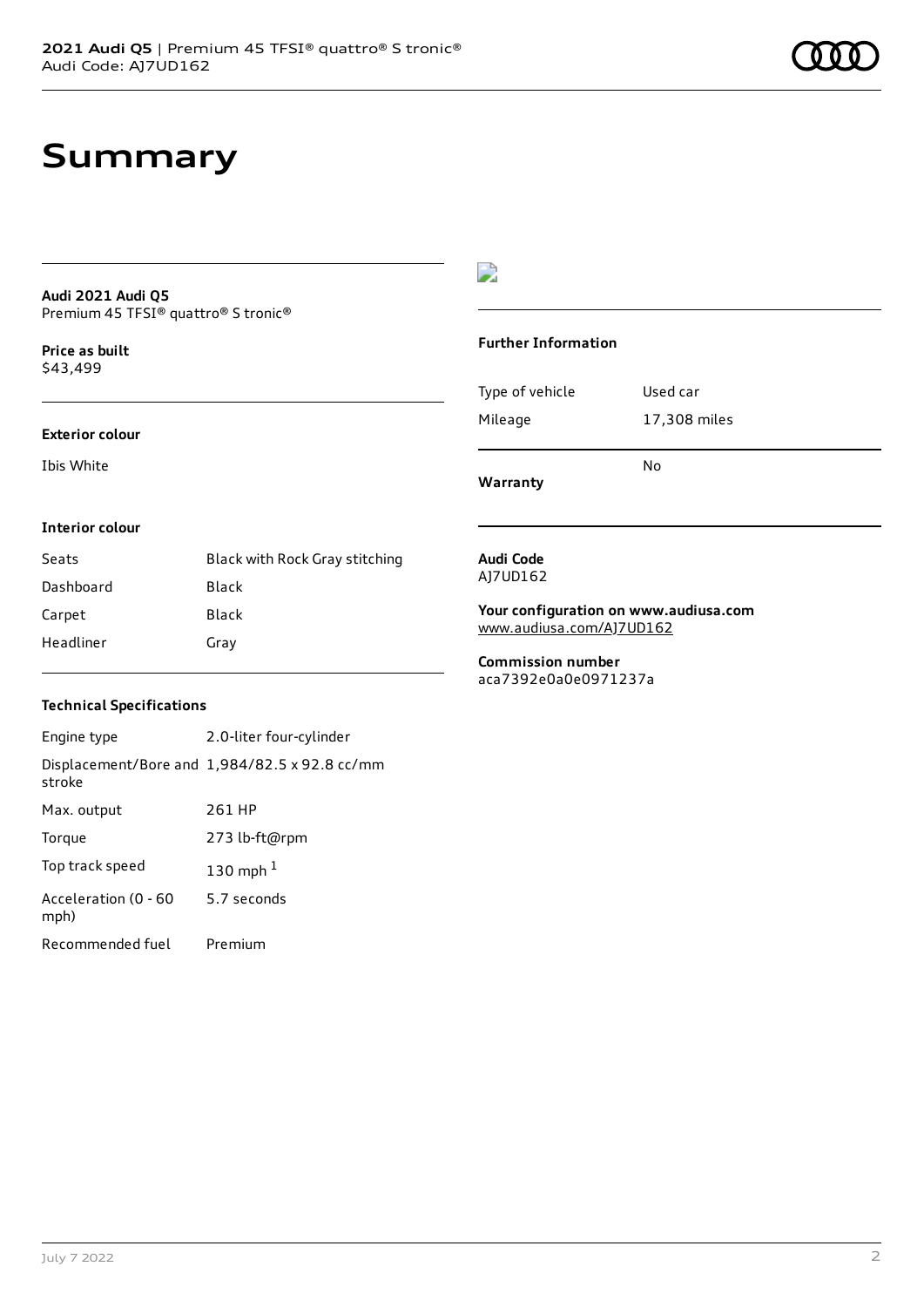# **Equipment**

Ibis White

Audi advanced key-keyless start, stop and entry

Power-adjustable, auto-dimming, power-folding, heated exterior side mirrors with memory

19" 5-double-arm design wheels, bi-color finish, with allseason tires

Convenience package

Power panoramic sunroof

SiriusXM® with 90-day All Access trial subscription









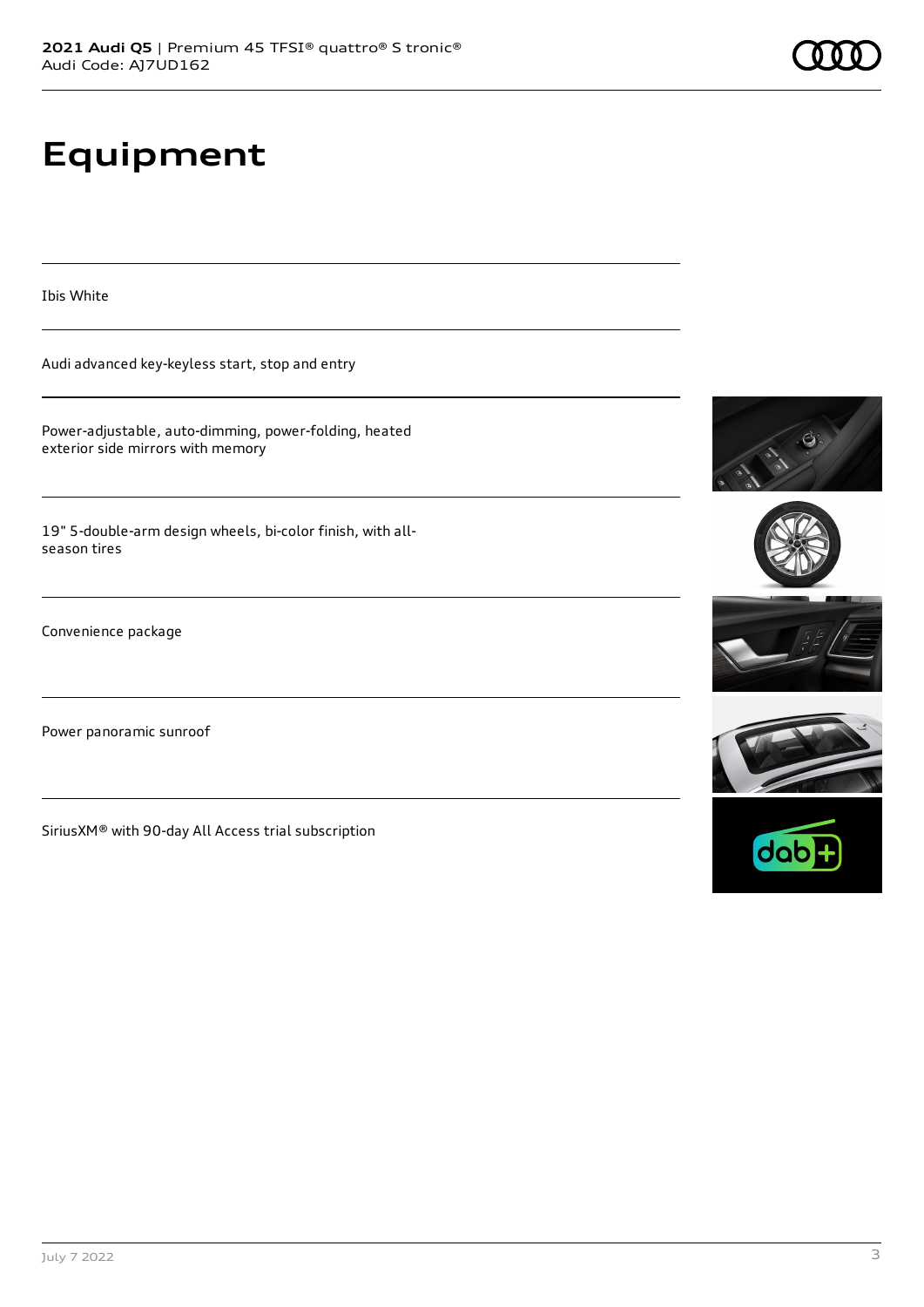| 4UB             | Driver and front passenger airbags                              |
|-----------------|-----------------------------------------------------------------|
| UH1             | Electromechanical parking brake                                 |
| 8T2             | Cruise control system                                           |
| VC <sub>2</sub> | Garage door opener (Homelink®)                                  |
| 4H5             | Electronic rear child door locks                                |
| OZ7             | Speed-sensitive electromechanical power<br>steering system      |
| 7K6             | Tire-pressure monitoring system                                 |
| 4X3             | Advanced Airbag Protection System                               |
| 3B7             | Lower Anchors and Tethers for Children<br>(LATCH) in rear seats |
|                 |                                                                 |

#### **Exterior**

| 1D8             | Trailer hitch provision                 |
|-----------------|-----------------------------------------|
| 1S1             | Tool kit and floor jack                 |
| 1 B A           | Standard suspension                     |
| 3S1             | Aluminum roof rails                     |
| 511             | Tailgate roof spoiler                   |
| 81T             | Full LED headlights with DRL signature  |
| HN <sub>2</sub> | 235/55 R19 all-season tires             |
| 8VM             | LED taillights with dynamic turn signal |
| V]1             | Full paint finish                       |
| 4KC             | Heat-insulating side and rear windows   |
| 47R             | Aluminum trim around exterior windows   |
|                 |                                         |

#### **Interior**

QE1 Storage package

| <b>Interior</b> |                                 |
|-----------------|---------------------------------|
| 4M3             | Four beverage holders           |
| 7M1             | Aluminum front door sill inlays |

| Light cloth headliner                                                                      |
|--------------------------------------------------------------------------------------------|
| Three-zone automatic climate control<br>system                                             |
| Auto-dimming interior rear view mirror with<br>digital compass and Integrated Toll Module® |
| LED interior lighting package                                                              |
| Front center armrest                                                                       |
| Leather-wrapped gear selector                                                              |
| Power tailgate                                                                             |
| Driver and front-passenger extendable sun<br>visors with illuminated vanity mirrors        |
| Sliding, split folding 40/20/40 rear<br>seatbacks with adjustable recline                  |
| Leather seat covers                                                                        |
|                                                                                            |

| 4A3 | Heated front seats       |
|-----|--------------------------|
| 5MP | Brown Walnut Wood inlays |

#### **Infotainment and Driver Assistance**

| 6K9             | Audi pre sense <sup>®</sup> city                                                               |
|-----------------|------------------------------------------------------------------------------------------------|
| 2H1             | Audi drive select                                                                              |
| IU1             | Audi smartphone interface                                                                      |
| IW <sub>3</sub> | Audi connect <sup>®</sup> CARE assistance and security<br>services (limited time subscription) |
| 7X2             | Parking system plus                                                                            |
| 7W3             | Audi pre sense® basic and rear                                                                 |
| KA <sub>2</sub> | Rear view camera                                                                               |
| 8G1             | High beam assist                                                                               |
|                 |                                                                                                |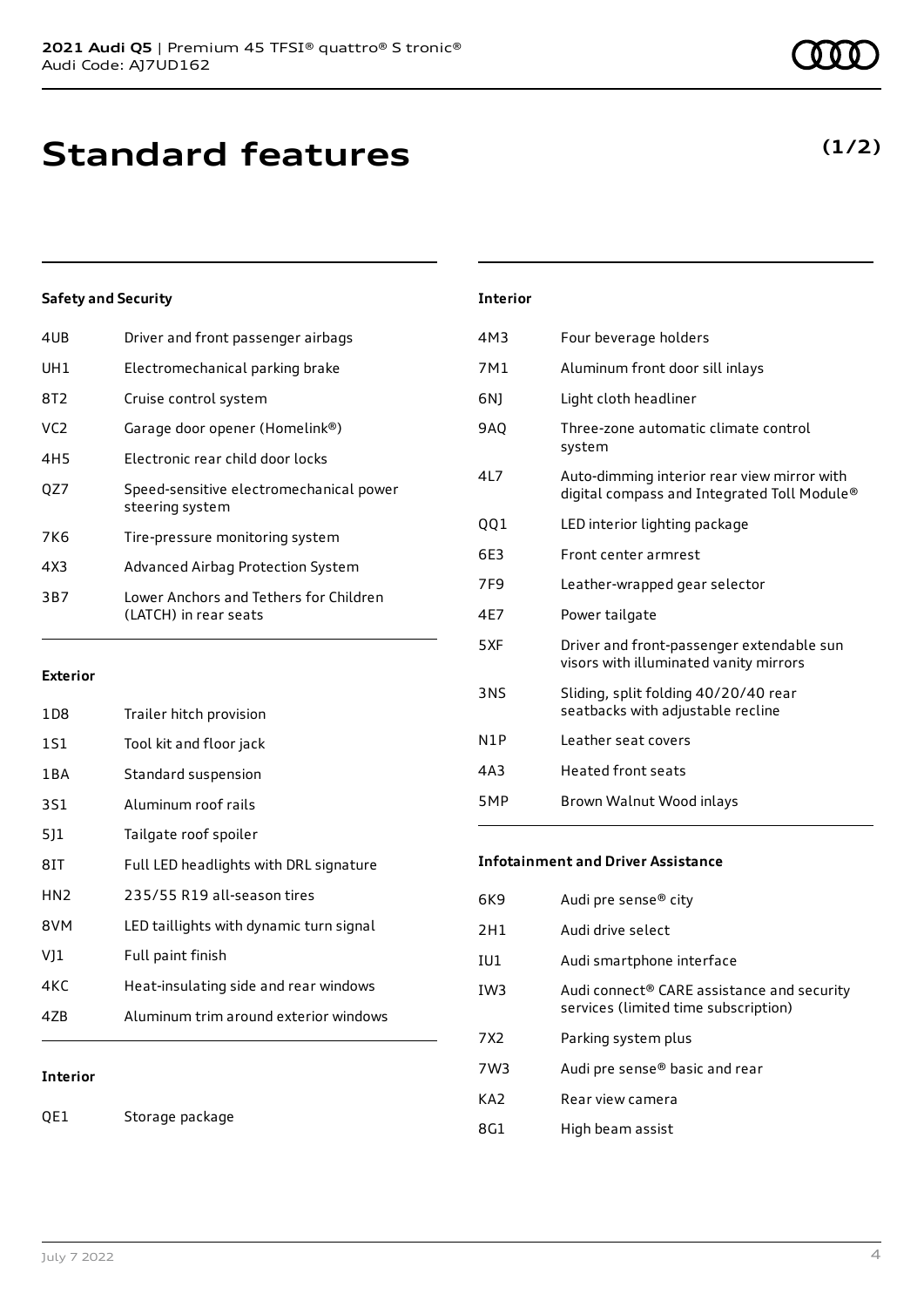**(2/2)**

# **Standard features**

#### **Infotainment and Driver Assistance**

| 9VD | Audi sound system                                                 |
|-----|-------------------------------------------------------------------|
| 9S7 | 7.0" color driver information system                              |
| 7Y1 | Audi side assist                                                  |
| 613 | Audi active lane assist                                           |
| 9ZX | Preparation for mobile phone (Bluetooth®)<br>with streaming audio |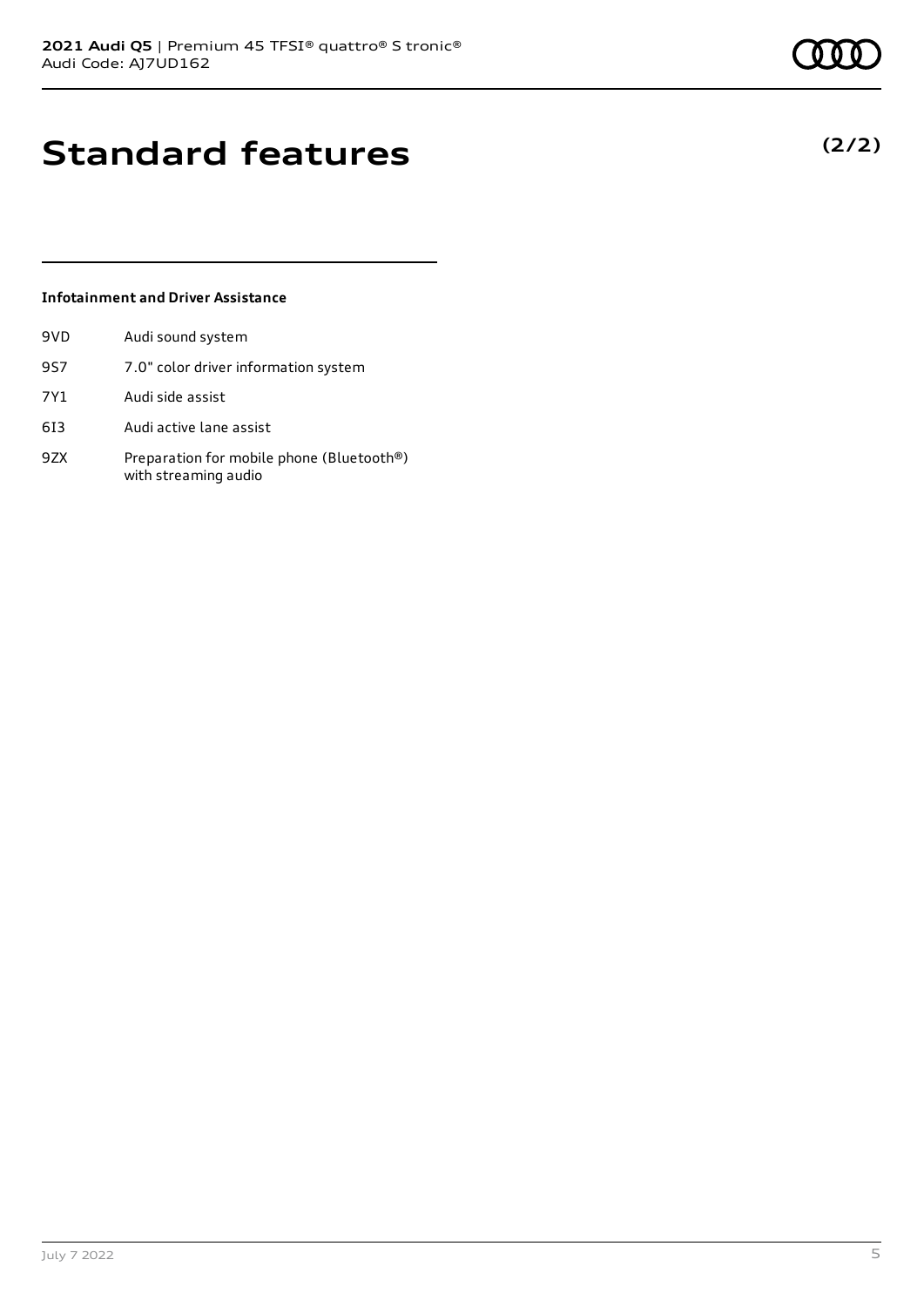# **Dealer remarks**

CARFAX One-Owner. Certified. Ibis White 2021 Audi Q5 45 Premium quattro quattro 7-Speed Automatic S tronic 2.0L Turbocharged Black Leather, ABS brakes, Alloy wheels, Audi Advanced Key, Audi Beam-Rings, Auto-Dimming Power Folding Exterior Mirrors, Compass, Convenience Package, Driver Seat Memory, Electronic Stability Control, Front dual zone A/C, Heated door mirrors, Heated front seats, Heated Steering Wheel, Illuminated entry, Low tire pressure warning, Power Liftgate, Remote keyless entry, SiriusXM All Access Service, Traction control, Wheels: 19" 5-Double-Arm Design Bi-Color Finish.

Recent Arrival! 23/28 City/Highway MPG

Audi Certified pre-owned Details:

- \* Roadside Assistance
- \* 300+ Point Inspection
- \* Transferable Warranty

\* Includes 24/7 Roadside Assistance emergency towing, collision, jump start, flat tire change, emergency fuel service, lock-out service, extrication service, Audi assist, CARFAX Vehicle History Report and SiriusXM satellite radio complimentary 90 day subscription. If Audi New Vehicle Limited Warranty (NVLW) coverage remains at time of CPO purchase, CPO Limited Warranty Coverage commences upon expiration of NVLW and continues until 5 years from vehicle's original in-service date with no mileage limitation. If NVLW coverage has expired at time of CPO purchase, CPO Limited Warranty coverage commences at time of purchase and continues for 12 months with no mileage limitation. Limited warranty is transferable between private parties.

\* Vehicle History

\* Warranty Deductible: \$0

\* Limited Warranty: 12 Month/Unlimited Mile beginning after new car warranty expires or from certified purchase date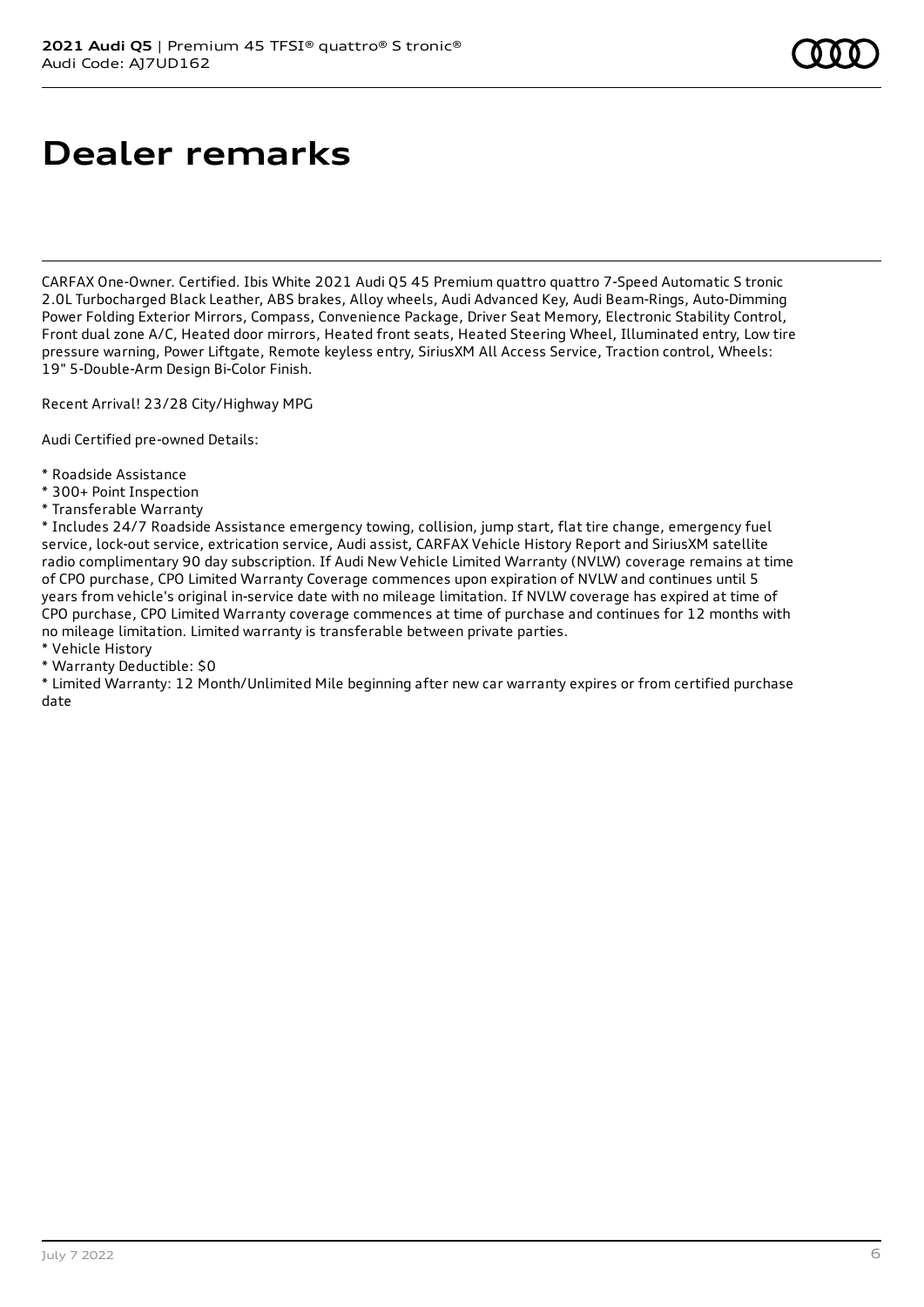# **Technical Specifications**

**(1/2)**

| engine                                      |                                                                       | body                     |                                                              |
|---------------------------------------------|-----------------------------------------------------------------------|--------------------------|--------------------------------------------------------------|
| Engine type                                 | 2.0-liter four-cylinder                                               | Material                 | Lightweight technology-multi-                                |
| Power Level                                 | 45                                                                    |                          | material construction (steel and<br>aluminum)                |
| Max. output                                 | 261 HP                                                                |                          |                                                              |
| Displacement                                | 2.0 l                                                                 | warranty                 |                                                              |
| Towing capacity                             | 4,400 lb                                                              |                          |                                                              |
| Torque                                      | 273 lb-ft@rpm                                                         | Warranty                 | 4-year/50,000-mile Audi New<br>Vehicle Limited Warranty      |
| Valvetrain                                  | 16-valve DOHC with Audi valvelift<br>system and variable valve timing |                          |                                                              |
| Acceleration (0 - 60<br>mph)                | 5.7 seconds                                                           | <b>Electrical system</b> |                                                              |
| Engine block                                | Cast-iron                                                             | Hybrid engine            | 12-volt Mild Hybrid Electric Vehicle<br>(MHEV) technology    |
| Induction/fuel injection Turbocharged/TFSI® |                                                                       |                          |                                                              |
| Cylinder head                               | Aluminum-alloy                                                        | <b>Driveline</b>         |                                                              |
| stroke                                      | Displacement/Bore and 1,984/82.5 x 92.8 cc/mm                         | Drivetrain type          | quattro <sup>®</sup> all-wheel drive with ultra <sup>®</sup> |
| Top track speed <sup>1</sup>                | 130 mph                                                               |                          | technology                                                   |
|                                             |                                                                       | Transmission             | Seven-speed S tronic® dual-clutch<br>automatic transmission  |
| steering                                    |                                                                       |                          |                                                              |
| Steering type                               | Electromechanical progressive<br>steering system                      | <b>Brake system</b>      |                                                              |
| Turning diameter, curb- 38.7 ft             |                                                                       | Front brakes             | 13.3 (ventilated disc) in                                    |
| to-curb                                     |                                                                       | Rear brakes              | 13.0 (ventilated disc) in                                    |
| Steering ratio                              | 15.9:1                                                                |                          |                                                              |
|                                             |                                                                       |                          |                                                              |
| suspension                                  |                                                                       |                          |                                                              |

#### Front axle Five-link suspension - Audi comfort suspension Rear axle Five-link suspension - Audi comfort suspension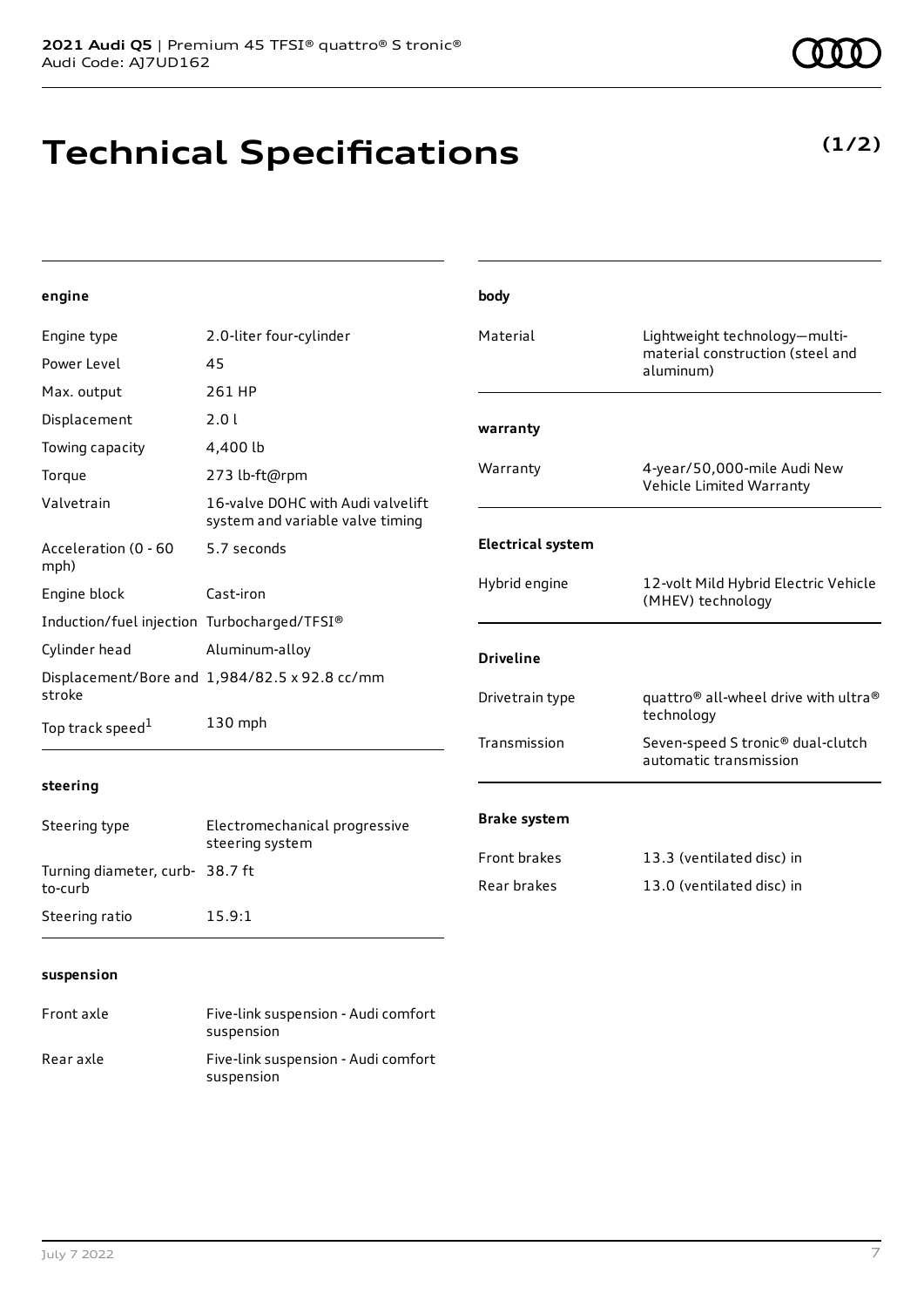# **Technical Specifications**

#### **Exterior Measurements**

| Height                           | 65.5 in  |
|----------------------------------|----------|
| Overall width without<br>mirrors | 74.5 in  |
| Length                           | 184.3 in |
| Wheelbase                        | 111.0 in |
| Overall width with<br>mirrors    | 84.2 in  |
| Track rear                       | 63.3 in  |
| Track front                      | 63.6 in  |
| Curb weight                      | 4.079 lb |

#### **Interior measurements**

| Seating capacity                          | 5                                                  |
|-------------------------------------------|----------------------------------------------------|
| Shoulder room, rear                       | 56.5 in                                            |
| Head room with front<br>sunroof           | 38.1 in                                            |
| Leg room, rear                            | 38.0 in                                            |
| Shoulder room, front                      | 57.7 in                                            |
| Head room with rear<br>sunroof            | 37.7 in                                            |
| Head room, rear                           | 39.3 in                                            |
| Leg room, front                           | 40.9 in                                            |
| Head room, front                          | 39.6 in                                            |
| Cargo volume, rear<br>seatbacks up/folded | 25.8/54.0 (25.6/53.5 with<br>sunroof) cu ft, cu ft |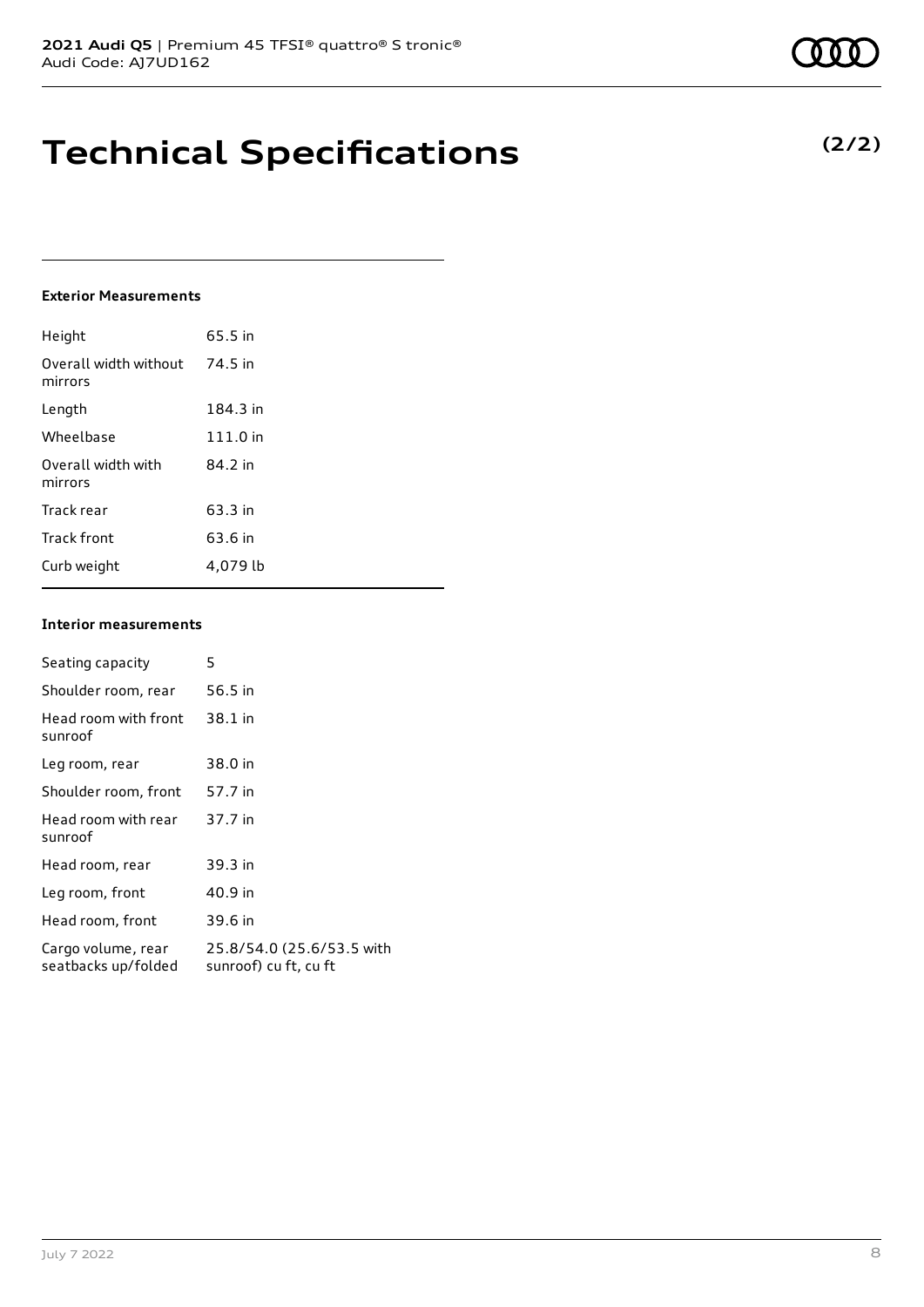## **Consumption- and emission**

#### **Consumption by NEDC**

| urban       | $23$ mpg |
|-------------|----------|
| extra-urban | 28 mpg   |
| combined    | $25$ mpg |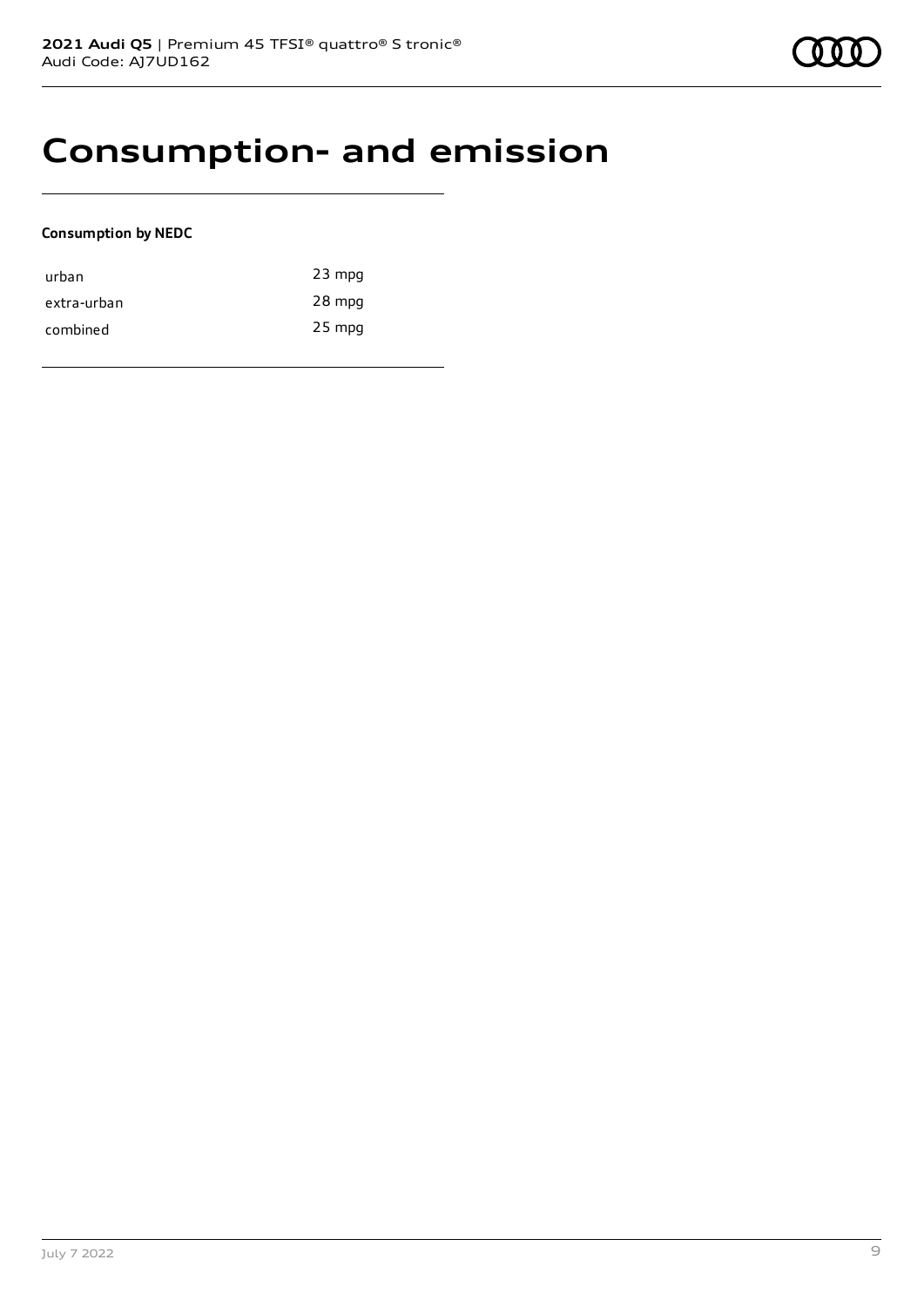

## **Contact**

Dealer **Audi Omaha**

17340 Burt St 68118 Omaha NE

Phone: 4023937000 FAX: 1111111111

www: [https://www.audiomaha.com](https://www.audiomaha.com/)